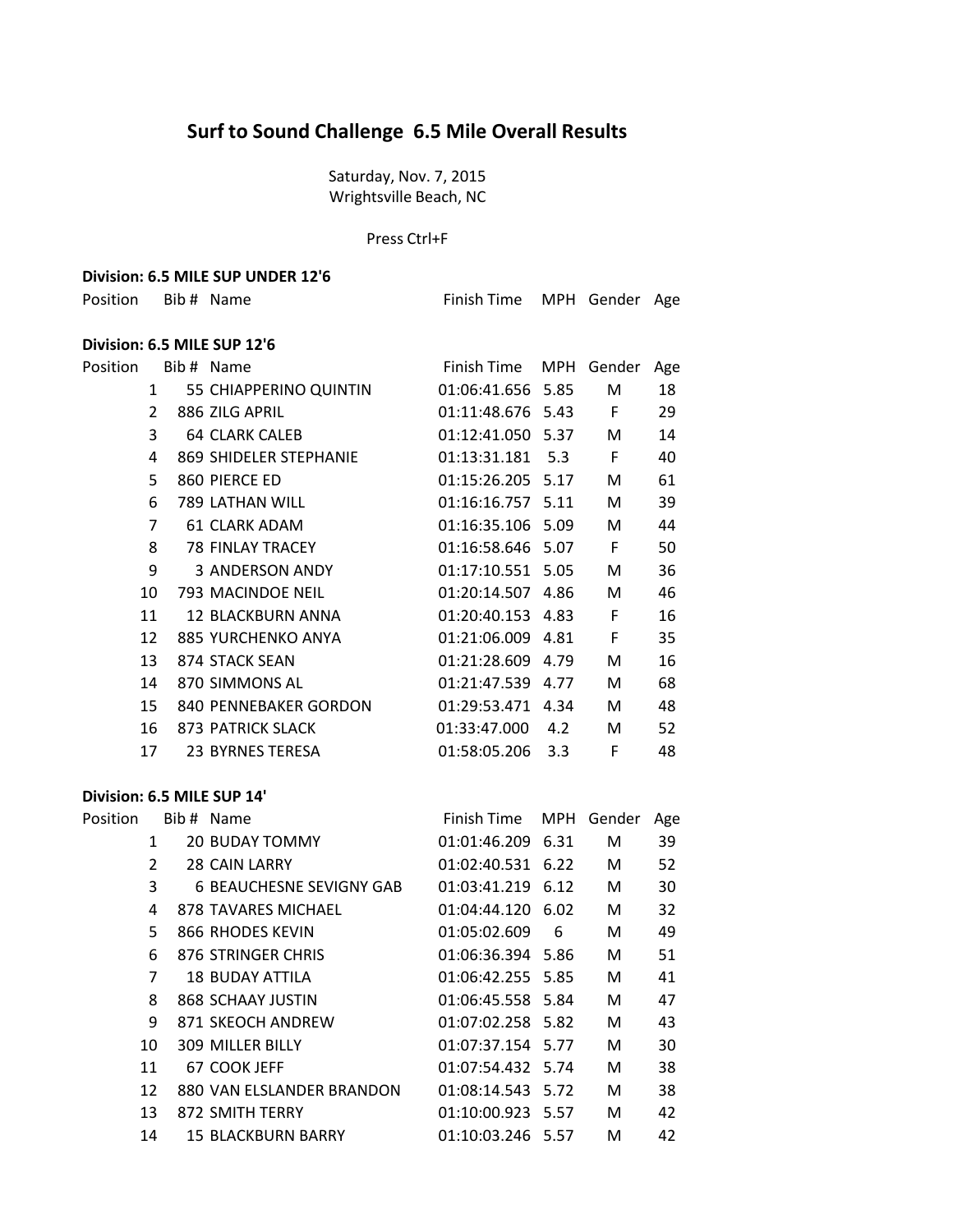|                         | 15             | 70 CURTIS COREY                            | 01:10:43.983 5.51          | М | 30  |
|-------------------------|----------------|--------------------------------------------|----------------------------|---|-----|
|                         | 16             | 875 STOLP WESLEY                           | 01:11:09.109 5.48          | M | 38  |
|                         | 17             | 832 NETSCH ROBERT                          | 01:11:14.806 5.47          | M | 51  |
|                         | 18             | 790 LEW GREG                               | 01:11:59.595 5.42          | M | 46  |
|                         | 19             | 884 YOUNG DAVID                            | 01:12:01.350 5.42          | M | 52  |
| 20                      |                | 833 PENLAND JAMIE                          | 01:13:42.393 5.29          | M | 38  |
|                         | 21             | 879 TAWASTSTJERNA GANDER 01:13:55.533 5.28 |                            | M | 55  |
|                         | 22             | 93 HILL MIKE                               | 01:14:28.351 5.24          | M | 38  |
|                         | 23             | <b>791 LIGHTBOUND CHRIS</b>                | 01:15:13.317 5.19          | M | 60  |
|                         | 24             | 801 MARTIN CHRIS                           | 01:16:44.942 5.08          | M | 35  |
| 25                      |                | 877 SUMNER MARK                            | 01:17:10.358 5.05          | M | 31  |
|                         | 26             | 883 WIDMER DAVID                           | 01:18:47.028 4.95          | M | 48  |
|                         | 27             | 882 WARD ERNIE                             | 01:22:31.687 4.73          | M | 48  |
|                         | 28             | 792 MACDONELL WINSOR                       | 01:22:58.142 4.7           | M | 49  |
|                         | 29             | <b>767 KRALIK DAVID</b>                    | 01:27:33.059 4.45          | М | 46  |
| 30                      |                | 806 NELSON BOBBY                           | 01:31:19.785 4.27          | М | 59  |
| 31                      |                | <b>300 WEIGAND KURT</b>                    | 01:32:27.894 4.22          | M | 41  |
| 32                      |                | <b>68 CORRELL SHERRY</b>                   | 01:49:29.000 3.56          | F | 61  |
|                         |                | <b>Division: 6.5 MILE SUP UNLIMITED</b>    |                            |   |     |
| Position                |                | Bib # Name                                 | Finish Time MPH Gender     |   | Age |
|                         |                | 1 881 WALKSALOT RUNSLO                     | 01:08:37.763 5.68          | M | 44  |
|                         | $\overline{2}$ | 4 ARNOT BOB                                | 01:15:44.647 5.15          | M | 67  |
|                         | 3              | 71 EUDY STEVE                              | 01:26:38.286 4.5           | M | 37  |
|                         |                | <b>Division: 6.5 MILE PRONE STOCK</b>      |                            |   |     |
| Position                |                | Bib # Name                                 | Finish Time MPH Gender     |   | Age |
|                         | 1              | 304 RATLEY WARREN                          | 01:15:10.535 5.19          | M | 52  |
|                         | $\overline{2}$ | 831 NELSON MARK                            | 01:17:31.441 5.03          | M | 32  |
|                         | 3              | <b>311 SCHUCK STUART</b>                   | 01:19:22.812 4.91          | M | 51  |
|                         | 4              | 315 BEAUSANG JOHN                          | 01:24:41.595 4.61          | M | 45  |
|                         | 5              | 97 JENKINS TRAVIS                          | 01:58:25.414 3.29          | M | 33  |
|                         |                | Division: 6.5 MILE PRONE 14'               |                            |   |     |
| Position                | Bib # Name     |                                            | Finish Time MPH Gender     |   | Age |
|                         |                | 1 85 FROGGE HEATHER                        | 01:32:01.449  4.24  F      |   | 34  |
|                         |                | 2 316 CIVELLI RICK                         | 01:32:53.000  4.2  M       |   | 43  |
|                         |                | 3 271 SANGMEISTER ABBEY                    | 01:55:54.876 3.36 F        |   | 34  |
|                         |                | <b>Division: 6.5 MILE PRONE UNLIMITED</b>  |                            |   |     |
| Position Bib # Name     |                |                                            | Finish Time MPH Gender Age |   |     |
|                         | $1 \quad$      | 90 HERZOG ANDREW                           | 01:26:50.609 4.49          | M | 52  |
| Division: 6.5 MILE OC-1 |                |                                            |                            |   |     |
| Position Bib # Name     |                |                                            | Finish Time MPH Gender Age |   |     |
| Division: 6.5 MILE OC-2 |                |                                            |                            |   |     |